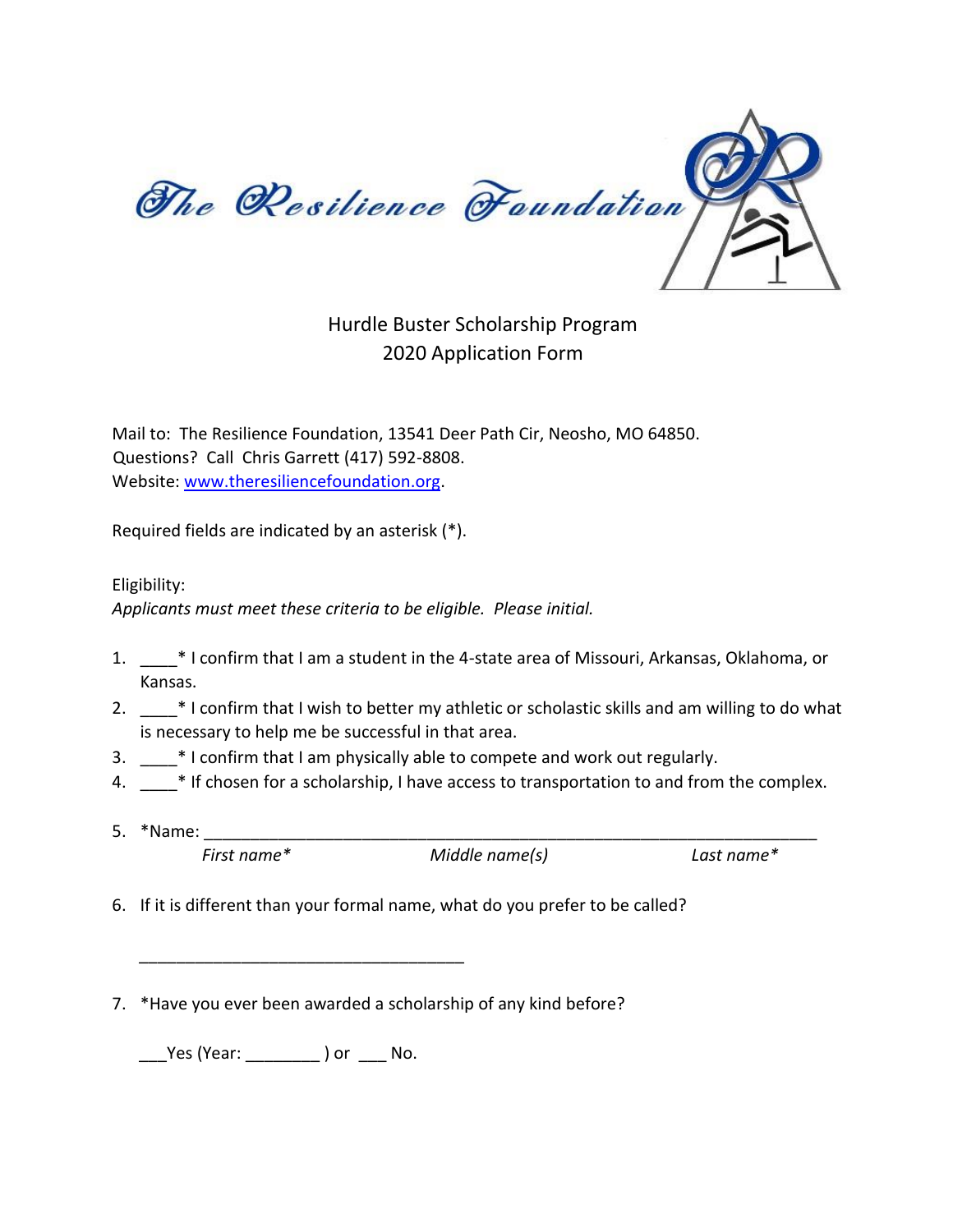| Page 2 of 5                                                      |
|------------------------------------------------------------------|
| What was the scholarship for?                                    |
| 8. Home address:                                                 |
|                                                                  |
|                                                                  |
|                                                                  |
|                                                                  |
|                                                                  |
|                                                                  |
| 13. *Do you have any siblings? Please list their names and ages: |
|                                                                  |
|                                                                  |
| 14. * What school do you currently attend?                       |
| Name:                                                            |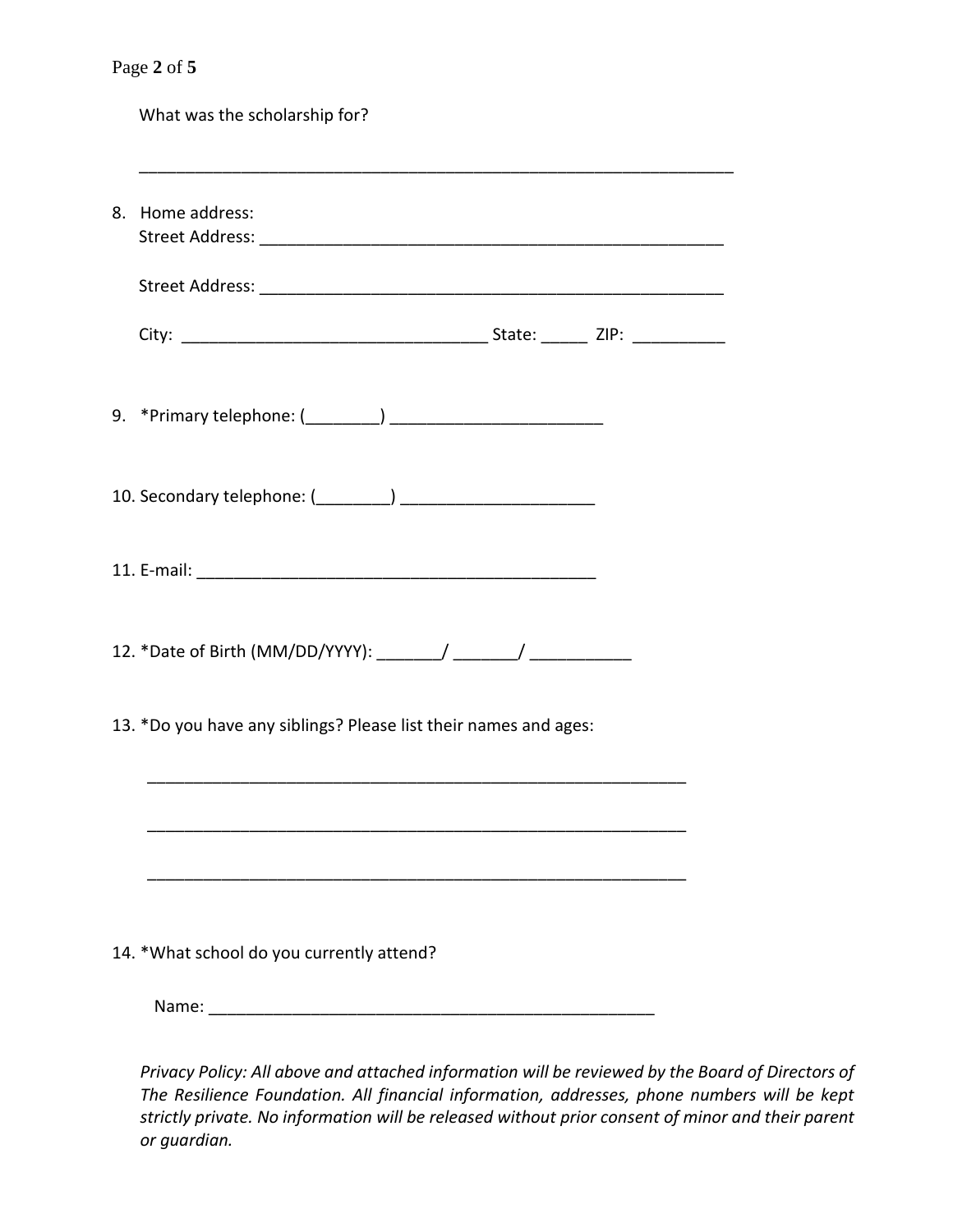Page **3** of **5**

City: \_\_\_\_\_\_\_\_\_\_\_\_\_\_\_\_\_\_\_\_\_\_\_\_\_\_\_\_\_\_\_\_\_\_ \*State: \_\_\_\_\_\_\_ \*ZIP: \_\_\_\_\_\_\_\_\_\_\_\_\_\_\_\_\_

15. \*What is your current GPA?

16. *For high school seniors only*—college admission composite test score(s). Attach photocopies of all score reports if you have taken.

ACT \_\_\_\_\_\_\_\_\_ SAT \_\_\_\_\_\_\_\_\_ Other: \_\_\_\_\_\_\_\_\_\_\_\_\_\_\_\_\_\_\_\_\_\_\_\_

17. What college would you like to attend, if any?

Name:  $\blacksquare$ 

\_\_\_\_\_\_\_\_\_\_\_\_\_\_\_\_\_\_\_\_\_\_\_\_\_\_\_\_\_\_\_\_\_\_\_\_\_\_\_\_\_\_\_\_\_\_\_\_\_\_\_\_\_\_\_\_\_

\_\_\_\_\_\_\_\_\_\_\_\_\_\_\_\_\_\_\_\_\_\_\_\_\_\_\_\_\_\_\_\_\_\_\_\_\_\_\_\_\_\_\_\_\_\_\_\_\_\_\_\_\_\_\_\_\_\_

\_\_\_\_\_\_\_\_\_\_\_\_\_\_\_\_\_\_\_\_\_\_\_\_\_\_\_\_\_\_\_\_\_\_\_\_\_\_\_\_\_\_\_\_\_\_\_\_\_\_\_\_\_\_\_\_\_\_\_\_\_\_\_\_

City: \_\_\_\_\_\_\_\_\_\_\_\_\_\_\_\_\_\_\_\_\_\_\_ State: \_\_\_\_\_ , or

If undecided, colleges under consideration are:

18. \*Classification in fall semester 2020:

*(freshman, sophomore, junior, senior)* 

19. What degree(s) would you like to pursue?

20. \*What profession or field of employment do you wish to enter?

21. \*List any other schools you have attended:

Name: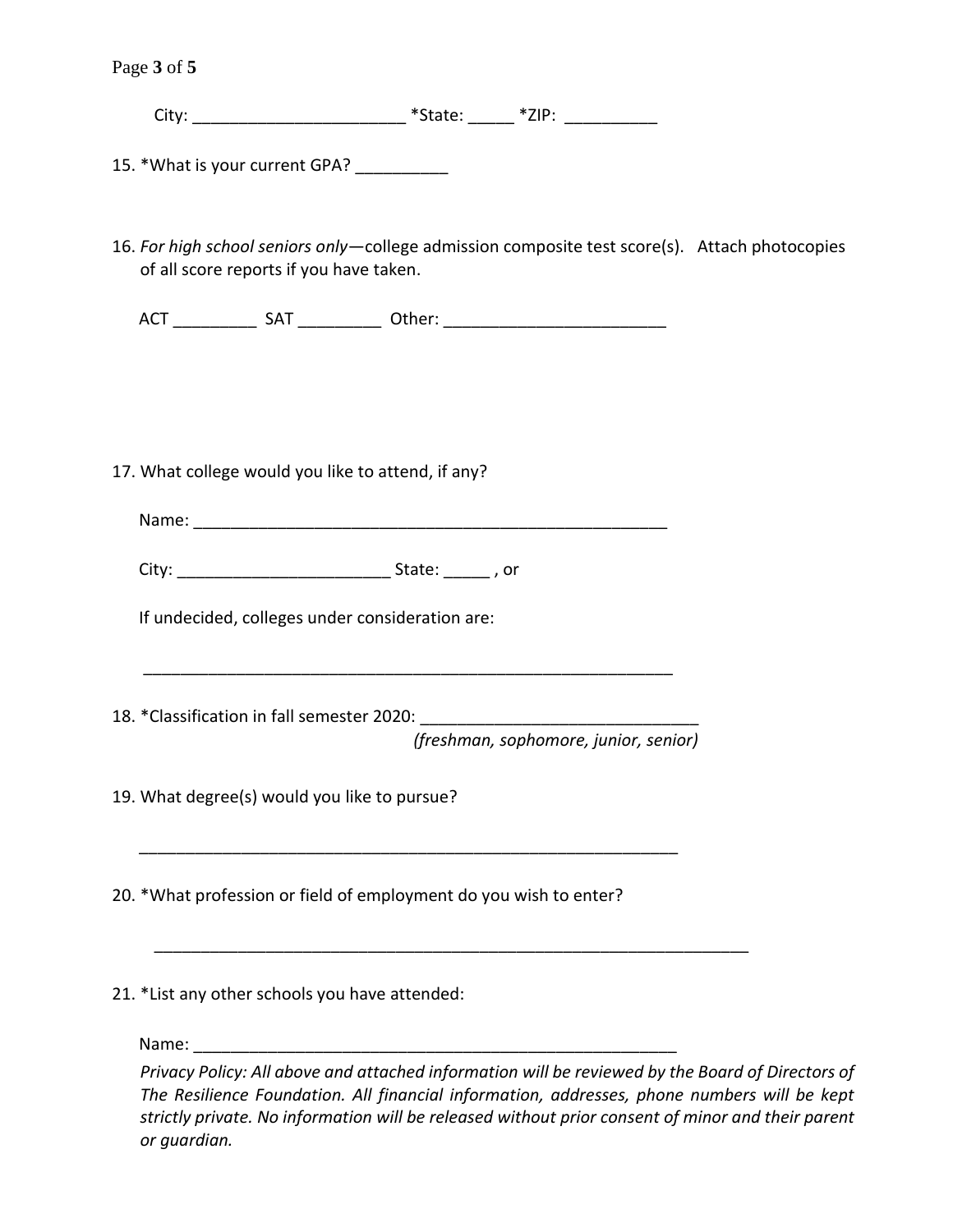## Page **4** of **5**

| City: _____________________________                                                                                                                                                                                            | State: | Years: __________________ |  |
|--------------------------------------------------------------------------------------------------------------------------------------------------------------------------------------------------------------------------------|--------|---------------------------|--|
| Name:                                                                                                                                                                                                                          |        |                           |  |
| City: the contract of the contract of the contract of the contract of the contract of the contract of the contract of the contract of the contract of the contract of the contract of the contract of the contract of the cont | State: | Years: __________________ |  |
|                                                                                                                                                                                                                                |        |                           |  |
| Name:                                                                                                                                                                                                                          |        |                           |  |
| City:                                                                                                                                                                                                                          | State: | Years:                    |  |

22. \*The Essay:

What does the scholarship committee need to know about you, in 1,000 words or less? Why do you want this scholarship?

*Attach your essay to this form. The essay is limited to no more than 1,000 words, two print pages (approximately 6,000 characters). Recommendation: Carefully proof your essay and know that well-done short essays can be more impactful than a lengthy one.* 

## 23. \*Parents or guardians names and addresses if different from yours.